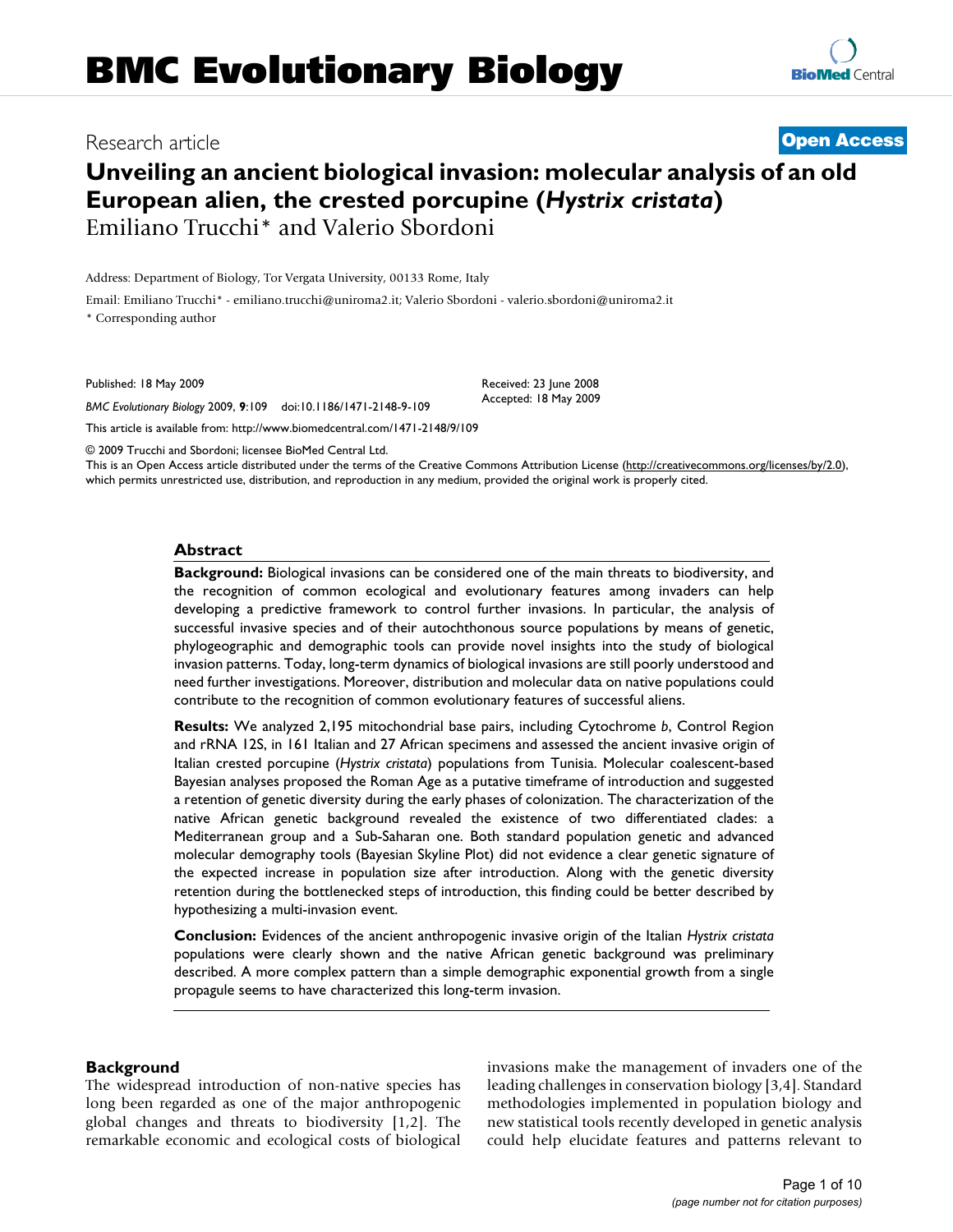invasive biology [5]. Likewise, a comprehensive investigation of ecology and phylogeography of native source populations may suggest new insights into colonization and rapid evolutionary dynamics of invasive species [6]. The scarcity of genetic data on the native range of successful aliens has recently been highlighted, along with the suggestion that further comparative studies could address these data in order to recognize some common evolutionary features among invaders [7].

Recently, a general warning on the importance of longterm perspective in invasion biology studies has been raised. Indeed, many researches have dealt with the acute phase of an invasion (i.e., the period soon after the introduction event), often lacking an adequate temporal context (see review in [8]). In particular, scientific efforts should be directed to better understand the long-term changes that occur in the environment and community of both invading and invaded species [9]. In order to clarify the patterns and the evolutionary consequences of biological invasions, long-term perspective studies should focus on different aspects of the introduced populations, such as their genetic diversity and structure, population size at introduction (propagule pressure), growth rate and demographic trend [7]. Considering the usefulness of molecular investigations in such retrospective studies [10], in this paper we focus on the analysis of genetic diversity, population structure and demographic trend of a putative ancient European invader, the crested porcupine *Hystrix cristata*.

Three species of the old world porcupines (Hystricidae, Rodentia), morphologically grouped in the *Hystrix* subgenus, occur all over Asia (*H. indica*) and Africa (*H. cristata* and *H. africaeaustralis*). The Cape porcupine (*H. africaeaustralis*) inhabits the South Africa region, from Cape of Good Hope to the borders of Central Africa tropical rainforests, while the crested porcupine (*H. cristata*) lives in North Central Africa, from the Mediterranean coast to Northern Zaire and Tanzania, and in mainland Italy and Sicily [11]. These species are characterized by an extremely wide ecological tolerance: they can be found in arid grassland and semi-desert habitats, in Mediterranean shrub lands and deciduous forests, as well as on the Atlas and Kilimanjaro mountains, up to 3,500 m (a.s.l) of altitude. The origins of the Italian populations of *H. cristata* have long been debated. Based on the timescale of fossil and archaeological records [12] and on historical chronicles (Plinius, *Naturalis Historia*, VIII, 53), it was hypothesized that this species was introduced from Africa, in the late Roman Age, as a game animal. However, such hypothesis has recently been questioned, and a native European origin of the Italian porcupine has been suggested [13]. A recent spread in North and Central-East Italy over the last century has been well documented, and the presence of archaeological and distributional records from areas where the species is now absent has also been recorded [14]. Given a maximum density of 2–4 specimens/ Km<sup>2</sup>[15] and the current area of occurrence, the population living in North-Central Italy can be estimated as ca. 80,000–120,000 individuals.

The main aim of this study is to highlight the geographical origin and the history of the Italian *Hystrix cristata* populations by means of genetic analyses, considering the hypothesis of their introduction in recent times. We also investigate the demographic parameters that characterize this putative invasion, on the basis of the genetic diversity and structure of the Italian populations. Moreover, preliminary genetic data on the African native range are shown.

#### **Results**

A total of 2,195 mitochondrial bp, including 726 bp of the cytochrome *b* (cyt *b*) gene, 881 bp of the Control Region (CR) and 588 bp of tRNA-Phe and partial rRNA 12S genes, were successfully sequenced and aligned in 179 individuals of *H. cristata*, 9 of *H. africaeaustralis* and one of *H. indica* (Fig. 1). The summary statistics of the molecular diversity, considering different geographical and phylogenetic partitions, were calculated for the whole mtDNA fragment as well as for each gene, separately [See Additional file 1]. As a whole, 23 segregating sites in *H. africaeaustralis* and 113 in *H. cristata* identify 20 and 9 different haplotypes, respectively. The cyt *b* fragment is characterized by a 36/4 Synonymous/Non-Synonymous substitutions ratio in *H. cristata*, 1/1 in *H. africaeaustralis* and 63/7 in the pooled sample. Considering the whole mtDNA fragment, net genetic distances are: 0.057 (SD 0.002) between *H. cristata* and *H. africaeaustralis*; 0.138 (SD 0.002) between *H. cristata* and *H. indica*; 0.112 (SD 0.01) between *H. africaeaustralis* and *H. indica*. The Italian populations of *H. cristata* have the lowest values for each statistic, with a total of 5 segregating sites and 7 haplotypes, haplotype diversity  $(H_d)$  ranging from 0.28 to 0.62 and average nucleotide diversity per site  $(\pi)$  ranging from 0.0001 to 0.0004. All newly recognized haplotypes have been submitted to GenBank database [Accession Numbers: [FJ472530](http://www.ncbi.nih.gov/entrez/query.fcgi?db=Nucleotide&cmd=search&term=FJ472530)[–FJ472546\]](http://www.ncbi.nih.gov/entrez/query.fcgi?db=Nucleotide&cmd=search&term=FJ472546).

*Hystrix cristata* haplotypes were organized in two well-supported clades as evidenced by both Maximum Likelihood and Bayesian (data not shown) analyses: a Mediterranean clade, including the samples from Italy, Tunisia and Morocco, and a Sub-Saharan clade, comprising those from East Africa, Burkina Faso, Libya and a Tunisian haplotype (Fig. 2). A clear separation of the two African *Hystrix* species is also supported. Tree topology reveals a close relationship between the Italian samples and Tunisian haplotype Tun-A and an association between this group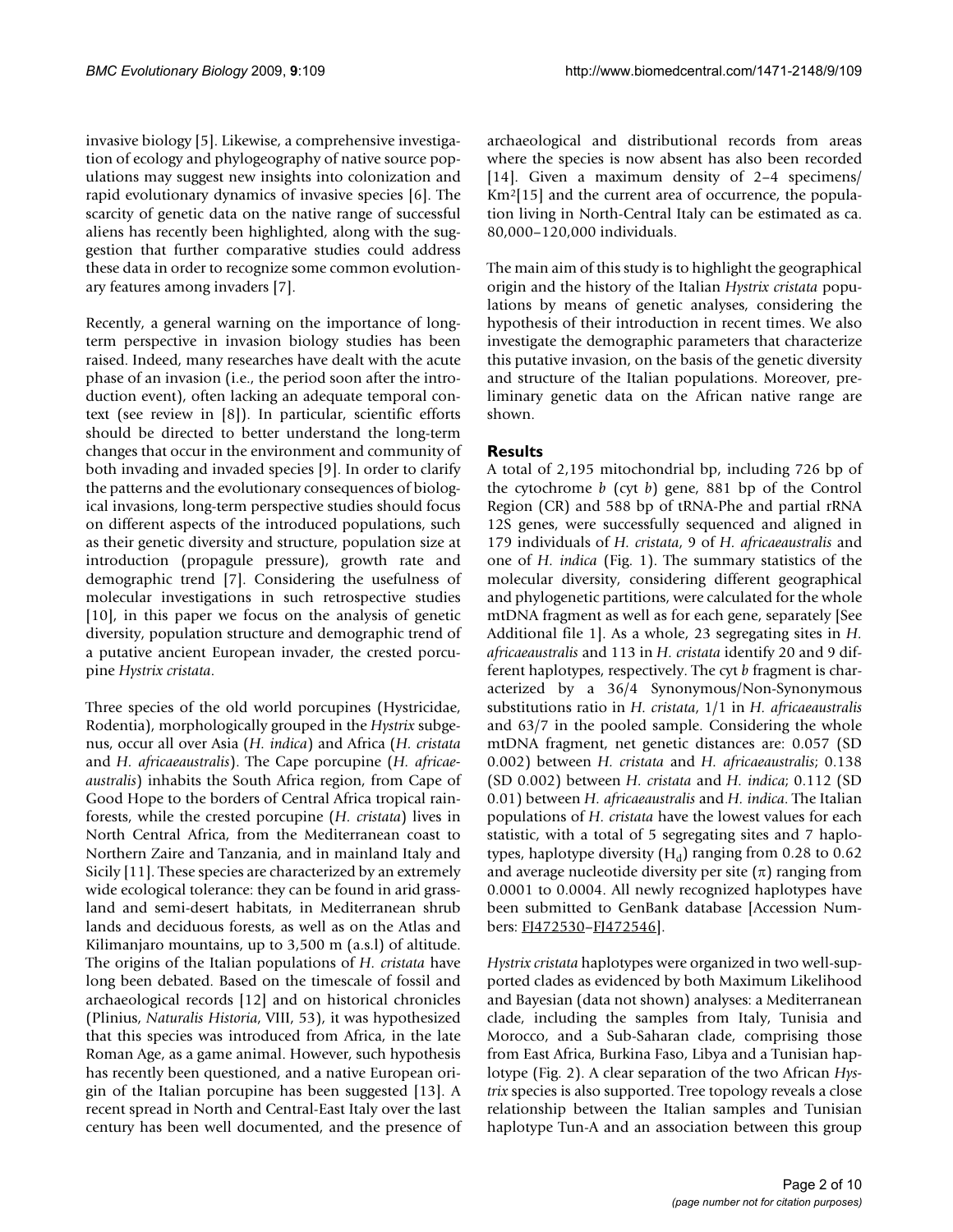

**Samples distribution**. Geographical location of the analyzed samples: 179 *H. cristata* and 9 *H. africaeaustralis* [see Additional file 2]. Occurrence areas of the two major *H. c*. clades and of *H. a*. are coloured (modified from [11]). Colour of Italian samples correspond to haplotype network in Figure 3a.

and the Moroccan sub-clade. Tunisia samples show a particular phylogeographical structure, as the haplotypes from this region were both found in the Moroccan subclade and in the Sub-Saharan clade; moreover, Tunisia-Libya samples formed a well-supported group with Eritrean samples. The whole *H. indica* mtDNA fragment and partial rRNA 12S sequences of *H. brachyurus*, *Aterurus macrurus* and *A. africanus* were used as outgroup [Gen-Bank Accession Numbers: [AY012117](http://www.ncbi.nih.gov/entrez/query.fcgi?db=Nucleotide&cmd=search&term=AY012117); [U12451;](http://www.ncbi.nih.gov/entrez/query.fcgi?db=Nucleotide&cmd=search&term=U12451) [AY093658](http://www.ncbi.nih.gov/entrez/query.fcgi?db=Nucleotide&cmd=search&term=AY093658)].

Median-Joining Network of the Mediterranean haplotypes is shown in Figure 3a, applying a 0.90% parsimony threshold [16]. In Italy, two common haplotypes (Ita-A and -B) are present in the North-Central and Sicilian populations; three less common haplotypes (Ita-C, -D and -F) were found in Central Italy population, while haplotype Ita-E has a broad area of occurrence in the North-Central region (from 42,356° S to the upper limit of the recent northward colonization front). Another haplotype (Ita-G, 1 substitution in the cyt *b* gene), was sampled only in South Italy. As stated above, Tun-A is the closest relative of the Italian haplotypes and it was found in the North and in the Centre of Tunisia. A close relationship between the other Mediterranean haplotype (Tun-C) sampled in Tunisia and those from Northern Morocco was identified. Here, Mor-B and Mor-C were sampled in West-Central Morocco while Mor-A and Mor-D belong to the Northern Mediterranean coast. Extended branching links, correlated with an extremely wide geographical distribution of the samples, characterize the Sub-Saharan haplotypes median-joining network (data not shown). Global  $F_{ST}$  of African *H. cristata* native source populations is 0.66 (p = 0).

The timescale of Italian invasion was inferred by means of coalescence-based Bayesian analyses, under two different tree priors which model population size changes through time. Only CR data were used in these analyses. The time to the most recent common ancestor (tMRCA) posterior densities of all introduced haplotypes and of two subgroups are shown in Figure 3b and Figure 3c. Given an intraspecific CR substitution rate of 0.4 subs/site/Myr (see Methods), the root of all samples ranges from 3.35 kyrbp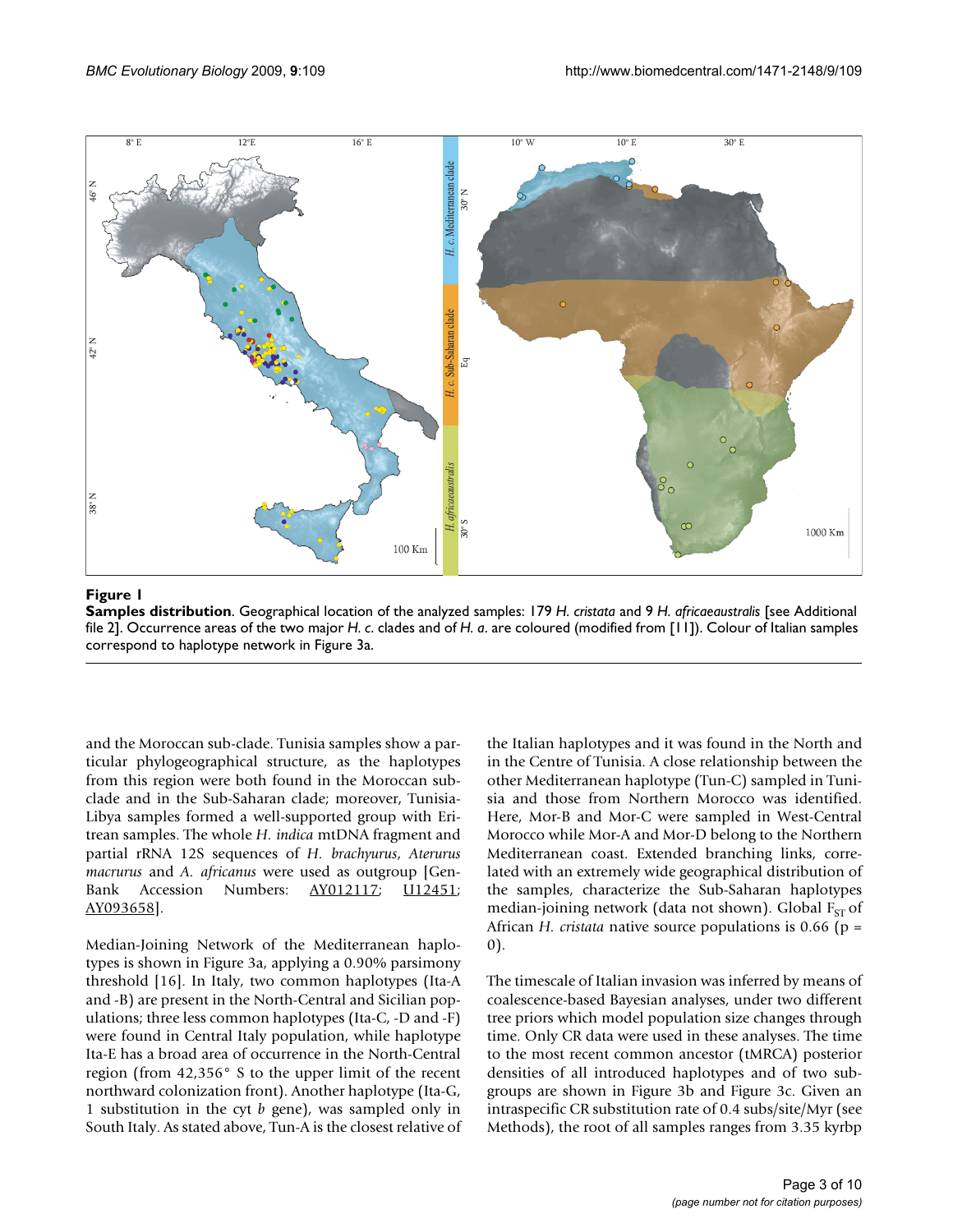

**ML phylogeny**. ML haplotypes tree. Significant node bootstrap support is given. Refer to Additional file 1 for haplotype names; A.afr: *Aterurus africanus*; A.mac: *A. macrurus*; H.bra: *Hystrix brachyurus*.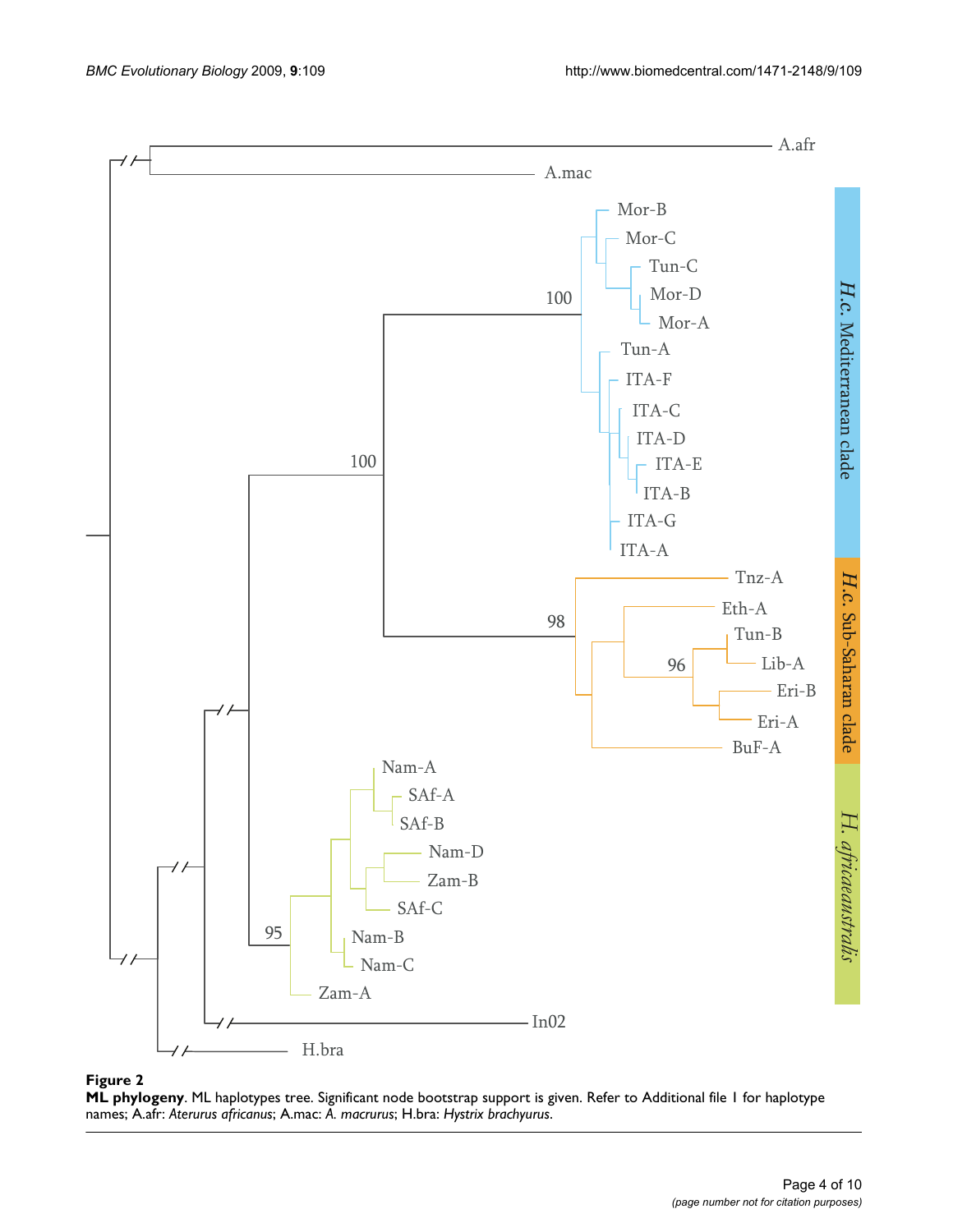

**Mediterranean clade Median-Joining Network and Italian haplotypes timescale**. Median Joining Networks of *H. cristata* Mediterranean clades. Circle size is proportional to sample size (*a*). TMRCAs posterior probability density in Subs/site (S/s) of all introduced haplotypes and of two sub-groups, considering a population size expansion model (*b*) or a constant population size model (*c*); mean and 95% HPD are given in kyr.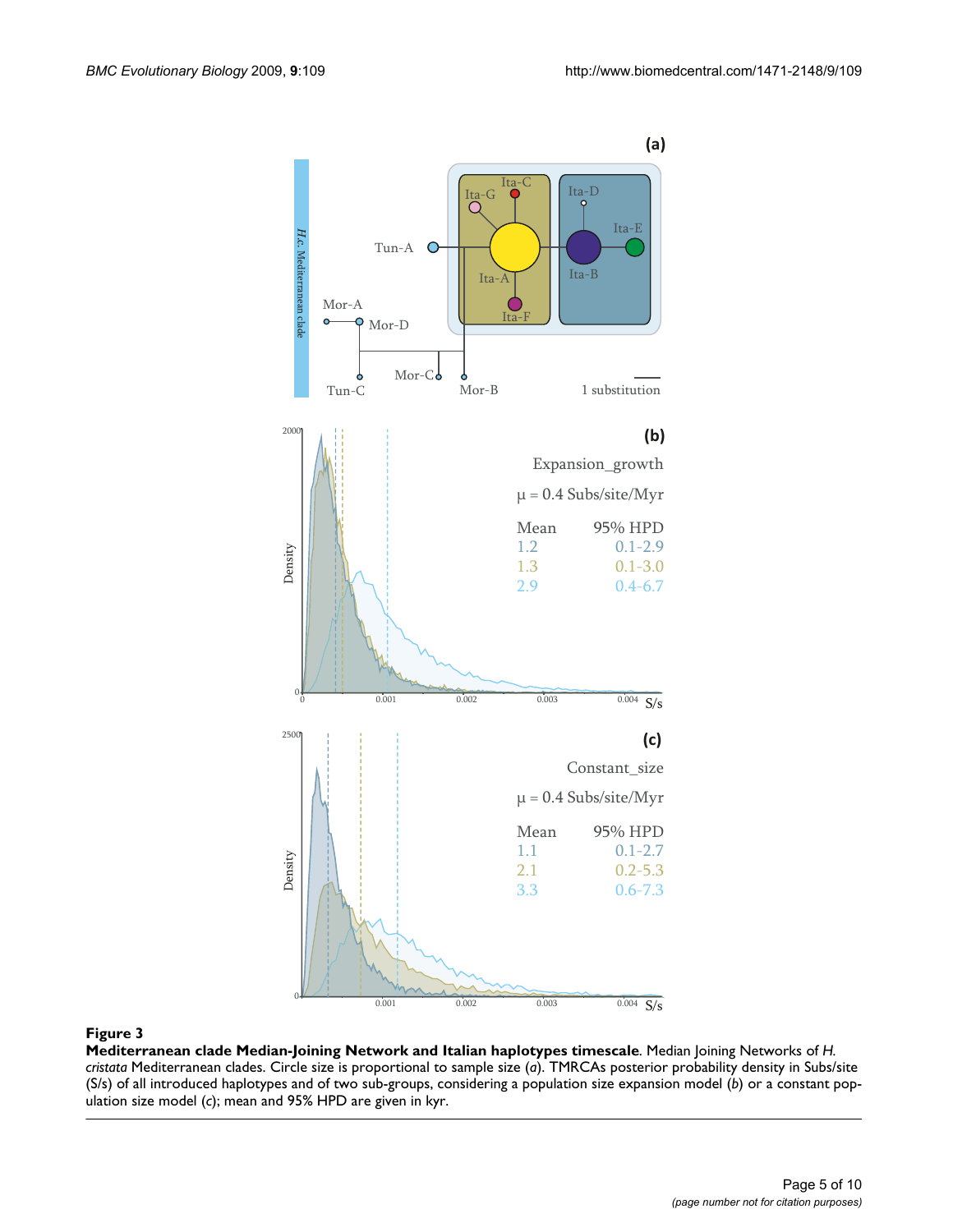(0.6 – 7.3 kyrbp HPD 95%), under the Cons\_s model, to 2.9 kyrbp (0.4 – 6.7 kyrbp HPD 95%), under the Expa\_g model.

North-Central Italy population was used to investigate the demographic parameters that might have characterized the Italian expansion. Neutrality tests did not give significant results (Fu's Fs: -0.815, p: 0.36; R<sub>2</sub>: 0.100, p: 0.62). Similarly, mismatch distribution in the CR sequences ( $\tau$  = 0.931, time since expansion  $\approx$  1.8 kyrbp, 1.3 – 2.7 kyrbp according to 95% CR) did not agree with a sudden expansion model, being the sum-of-squared-differences (SSD) statistics equal to 0.01, with  $p = 0.04$  (Fig. 4). Genetic traces of past demographic trend were also inferred in a Bayesian framework. The demographic analysis using the Bayesian Skyline Plot as tree prior (data not shown) did not give significant results. In particular, there was no evidence of demographic expansion of the North-Central Italy *H. cristata* population in the recent past. A Bayes Factor (BF) evaluation between pairs of three analyses, which employed different coalescent tree priors, allowed us to fully reject the Expo\_g model (lnBF:  $Cons_s - Expo_g =$ 9.7; Expa\_g – Expo\_g = 9.9), but did not significantly prefer either of the two other models (lnBF Expa\_g – Cons\_s = 0.117). Indeed, the demographic reconstruction under the Expa\_g tree prior suggested a population size increase only in very recent times, after a long period of size stasis post-introduction (data not shown).

### **Discussion**

Our results confirm the ancient non-native origin of the Italian *H. cristata* populations: *i*) the summary molecular statistics, derived from three mitochondrial genes, highlights the African genetic diversity as being more complex when compared with the Italian; *ii*) the phylogenetic analysis shows the close relationship between the Italian and the Tunisian populations; *iii*) the median-joining network analysis suggests that a Tunisian and the most widespread Italian haplotypes share a common ancestor. These results indicate the Tunisian area as being the most probable source of the Italian introduced populations. In our sample the native geographic range is represented by only five individuals with a global native range FST of 0.66. This supports the assignation of introduced haplotypes to a particular source region with a confidence index of 0.95 (accuracy at regional level of 0.9) as shown by Muirhead *et al*. [17]. The median-joining network analysis also reveals the simple genetic structure of the introduced Italian populations i.e., a single mitogenetic clade of strictly related haplotypes. Both Central-North Italy and the Sicilian populations share the common haplotypes (Ita-A and Ita-B), while Ita-B seems to be absent from southern Italy.

Archaeological records and historical chronicles (Plinius, *Naturalis Historia*, VIII, 53) do not support an introduction of this species in Italy before the late Roman Empire. The first calibrated sub-fossil of *H. cristata* was found in South Italy (Basilicata) and dates back to 1.5 kyrbp [13]. Since we found a close relationship between the Italian and the Tunisian haplotypes, a putative time frame for introduction could span from the early colonization of Sicily by the Phoenicians (ca. 2.5 kyrbp) [18] to the first Italian sub-fossil record. In the light of these considerations, *H. cristata* could have been introduced in Sicily or in mainland Italy during this 1 ky-time frame as a game species, as threatening beasts in circus games or as exotic animals in rich Roman country homes. Considering the coalescent-based Bayesian approach, the time-measured phylogeny of introduced haplotypes partially agrees with this historical framework. However, even if the molecular clock was calibrated using a very fast intraspecific substitution rate [19,20], the mean value of Italian haplotypes tMRCA was dated back to ca. 3 kyrbp, farther than the above hypothesized time span. Conversely, the two recognized Italian subgroups seem to have evolved *in situ*, during the early phases of colonization and spread (2.1–1.1 kyrbp). Nevertheless, this scenario would need to be supported by a rare event of molecular diversity retention in the bottlenecked population during the founding event [21], since genetic drift reduces genetic variation in small populations [22]. Likewise, since Central-North Italy and Sicily share the common Ita-A and Ita-B haplotypes, this rare genetic event during introduction might have occurred in both regions. The possibility of a further acceleration of the molecular substitution rates in extremely recent events as this could also be taken into account [23]. In fact, a time-dependency of the molecular clock rates has been recently proposed and discussed [24,25]. As for *H. cristata* introduction, a substitution rate of 0.5 – 0.6 subs/ site/Myr in the mtDNA CR has to be accepted if we consider that the whole Italian molecular diversity was generated *in situ*.

A review of the most recent literature of the demographic parameters that characterize the colonization dynamics does not provide clear evidence of a common pattern during colonization. A successful invasion can take place as a multiple introduction of few individuals from genetically differentiated native populations [26,27], or as a single founder event from extremely bottlenecked gene pools [28]. Being an invasive species, the present population size of Italian *H. cristata* is the result of a demographic and spatial expansion though the genetic signature of this remarkable growth is not revealed by molecular statistics. Although there is evidence of an extremely recent demographic increase, the coalescent-based Bayesian analysis does not clearly support a population expansion model. Since this demographic analysis is based on the assumption of a single panmittic population at mutation/drift equilibrium, the results may be better explained by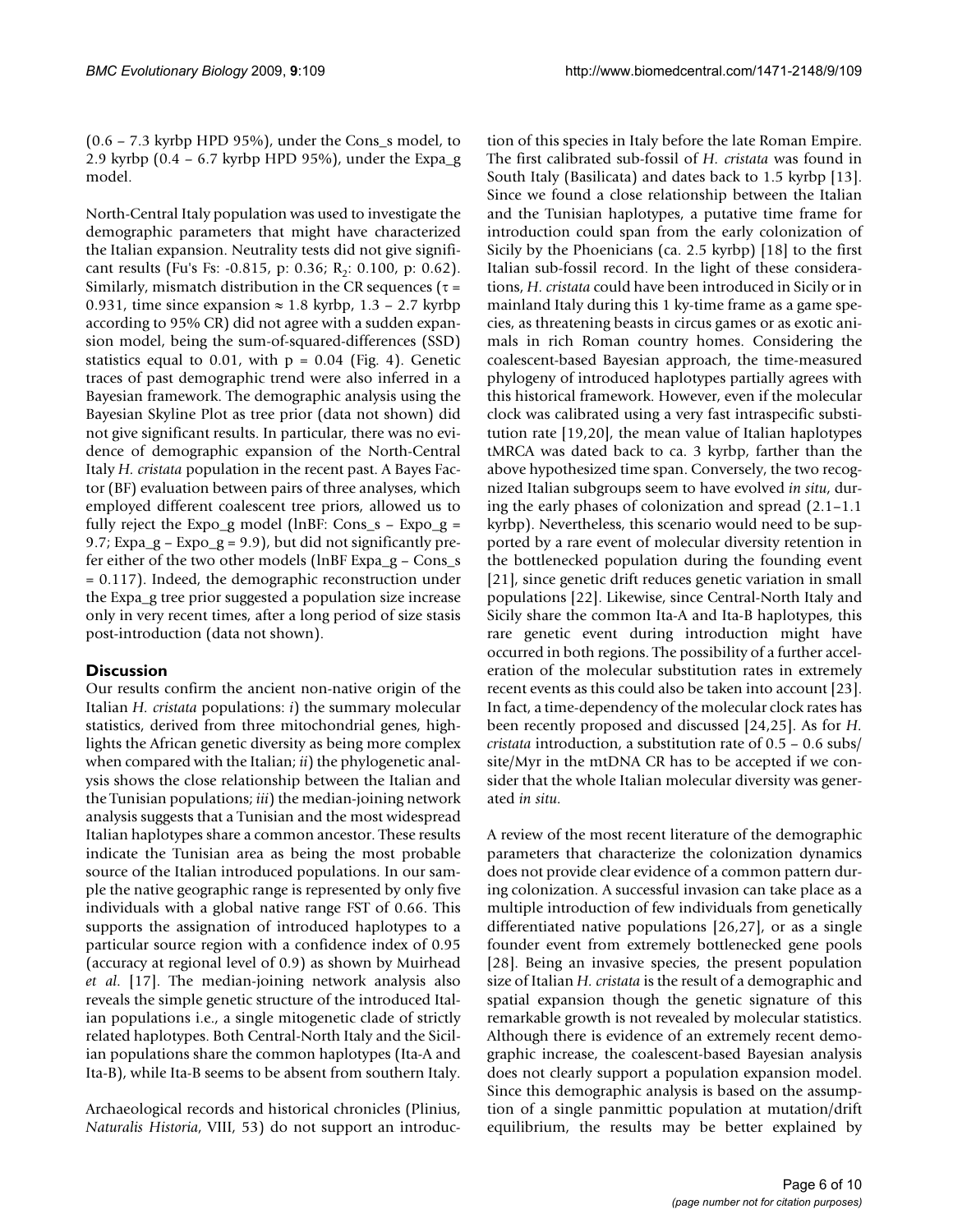

**North Central Italy population MMD**. Mismatch distribution of pairwise differences in CR sequences among North Central Italy samples in comparison with the expected distribution from a non-constant population size model.

hypothesizing more than one event of introduction of isolated propagules.

As for the genetic background of *H. cristata* native range, the phylogenetic reconstruction highlighted the existence of two different haplogroups, Sub-Saharan and Mediterranean. The high level of genetic differentiation of the Sub-Saharan clade advocates for a complex evolutionary history, probably related to the broad geographical area of occurrence. Indeed, the haplotypes belonging to this clade were sampled in Central Africa as well as in Tunisia and Libya. The close relationship between the Tun-B/Lib-A and the Eritrean haplotypes suggests the existence of an ecological connection going from East to North Africa, encompassing the Sahara region. This hypothesis is supported by strong evidence of humid phases characterizing North African climate (15-8 kyrbp) [29]. As for the second haplogroup, a low level of genetic differentiation can be detected. This could be the consequence of a less complex evolutionary history or a more recent diversification from a common ancestor when compared with the Sub-Saharan haplogroup. However, the evolution of native range *H. cristata* should be analyzed along with the environmental changes which occurred in Africa over the Late Pleistocene and the Holocene [30]. As widely acknowledged in the Palaearctic Region [31], the distribution and the phylogeographical structure of several African taxa have largely been shaped by these past climatic shifts [32,33]. Further investigation in the North African native range would help to clarify the relationship between the evolutionary history of the African populations and the high invasive potential of the propagules coming from such populations.

# **Conclusion**

Molecular data strongly evidenced the invasive origin of the Italian *Hystrix cristata* populations from North Africa (Tunisia) introduced during the Roman Age. Although demographic analyses failed to support a population size expansion from a single introduced propagule, they suggest a different scenario in favour of a multi-invasion event. Moreover, this study produced preliminary data on the genetic diversity of native range populations, and provides a useful contribution for further comparative studies on successful aliens.

# **Methods**

#### *Samples*

A total of 179 *H. cristata* samples (blood and quills) were collected in the field and analyzed between 2006 and 2007: 161 samples came from all over Italy and 18 samples from different African populations in Burkina Faso, Eritrea, Ethiopia Libya, Morocco, Sierra Leone, Tanzania, and Tunisia. Moreover, nine *H. africaeaustralis* samples from Namibia, South Africa and Zambia were analyzed as representatives of the sister taxon species. One *H. indica* specimen from Israel was added in the phylogenetic analyses as outgroup. Location of specimens used in the statistical analyses are given in Figure 1 [see Additional file 2].

## *Genetics*

Whole genomic DNA was extracted from blood and from modified hairs (quills) of each individual, and the Control Region (CR) sequence was PCR amplified according to Trucchi *et al*. [34]. Two semi-nested primer pairs were developed in order to amplify a 726 bp fragment of cytochrome *b* (CytF1-Cyt06R and Cyt05F-Cyt02R), while the tRNA-Phe and rRNA 12 S partial sequences (588 bp) were amplified using the primer pairs: HyF4-H293 and L82- H618 [35]. All newly designed primers were successfully tested on the three species under investigation. Primer details are given in Table 1. PCR amplifications of *Hystrix* mitochondrial Cyt *b*, and rRNA 12S were carried out applying the following conditions: each 50 μL PCR reaction contained 3–4 μL genomic DNA elution, 100 pmol of each primer, 5 μL 10× PCR buffer, 0.2 mM dNTPs, 1.5 mM  $MgCl<sub>2</sub>$ , and 1.5 U Taq DNA polymerase (Eurotaq, EuroClone). PCR thermal profile included: initial preheating step at 95°C for 3 min, 35 cycles of 95°C for 30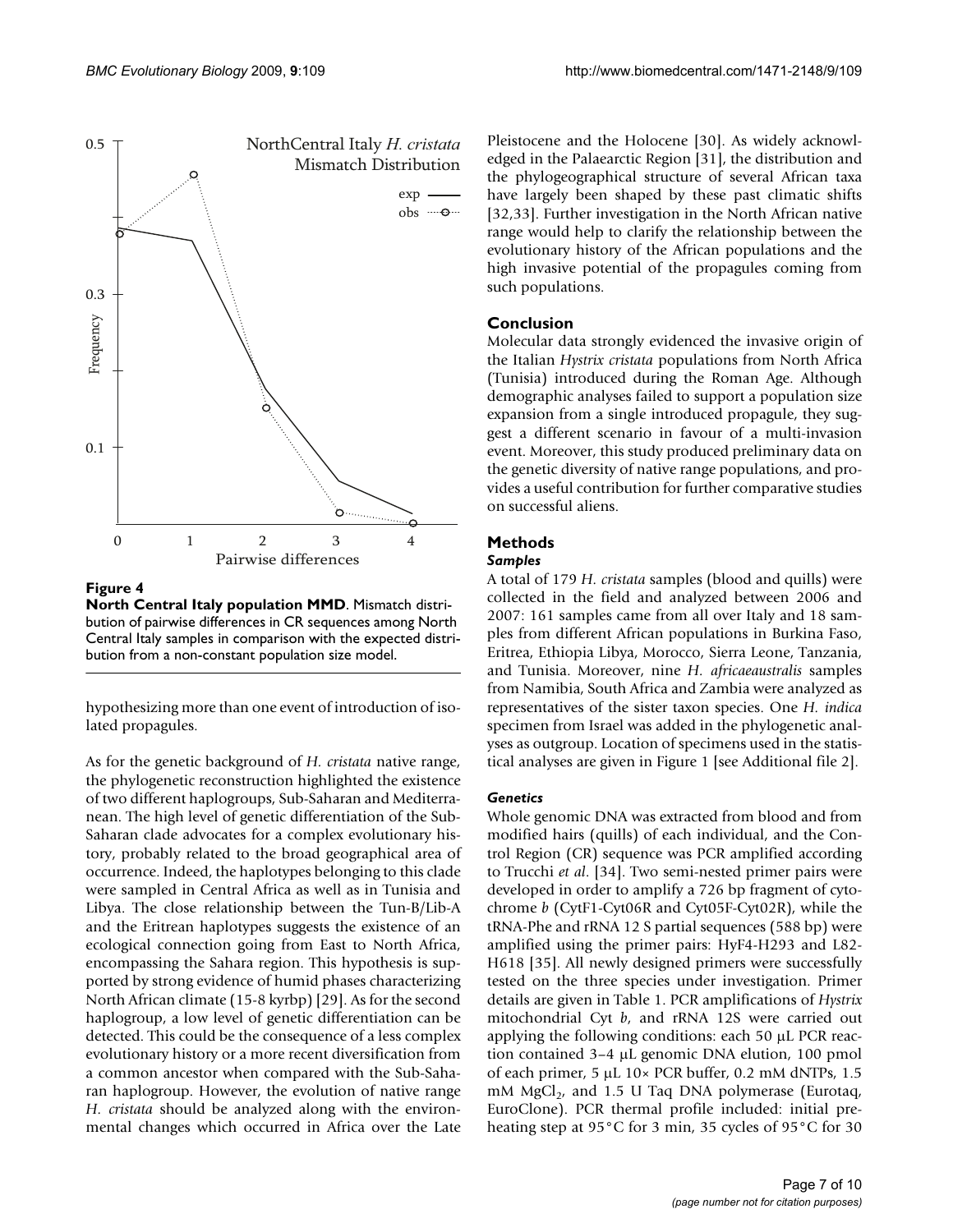sec, 56-54°C for 30 sec, 72°C for 30–60 sec, and a 7 min final extension at 72°C. (9700 Thermal Cycler, Applied Biosystem). We did not perform microsatellite analyses since low-quality genetic material, as DNA obtained from our non-invasive sampling strategy, is prone to genotyping errors like allelic dropouts and false alleles identification (rev. in [36]). In our case, the possibility to reduce the errors collecting duplicate samples was not achievable.

### *Data analyses*

The sequences were edited and aligned using BIOEDIT[37]. Haplotype diversity  $H_d$ , segregating sites S, nucleotide diversity averaged per site  $\pi$  [38] and, Synonymous/Non-Synonymous ratio (as regards cytochrome *b* gene) were calculated using DNASP[39]. The same software was used to describe number and frequency of different haplotypes and to calculate  $\theta$  per sequence from segregating sites [40], being this diversity value an informative synopsis of the metrics used. Net genetic distances based on the proposed GTR +  $\Gamma$  + I [41] model of sequence evolution were calculated on the whole analyzed mtDNA fragment, exporting tip-to-tip distances obtained from Maximum-Likelihood phylogeny calculated in TREEFINDER[42]. A Maximum-Likelihood (ML) and a Bayesian (Ba) methods were used to assess the phylogenetic relationships among mitochondrial haplotypes. TREEFINDER was used to evaluate the best-fit model of sequence evolution for each analyzed data set, using the Akaike Information Criterion. As regards the whole dataset, the proposed model was a GTR  $+ \Gamma + I$  with unequal base frequencies. TREEFINDER was used to build the ML phylogeny, while BEAST[43] was used to reconstruct the Ba phylogeny. Robustness of the ML trees was tested with 1,000 bootstrap replicates. The relationship among the haplotypes belonging to each tree sub-clade was reconstructed by means of a Median-Joining network analysis, as implemented in NETWORK[44].

According to Muirhead *et al*. [17], global Fst among native populations was used to assess the confidence index to classify introduced individuals to a source geographic area. It could prevent incorrect identification of invasion source when a low number of individuals has been sampled in putative source populations. Three putative African sources were considered: Tunisia-Libya, Morocco, and East Africa comprising Eritrean, Ethiopian and Tanzanian samples. A Kimura 2-parameters distance method and 10,000 permutations was used to calculate global Fst with the software ARLEQUIN[45].

TMRCAs of all Italian haplotypes and of 2 sub-clades were estimate on the base of Control Region data using BEAST. Constant\_size (Cons\_s) and Expansion\_growth (Expa\_g) tree priors were compared as well as the Relaxed and the Strict molecular clock models. At least three independent runs  $3 \times 10^6$  steps long were performed for each dataset.

Convergence of chains, effective sample size, estimates and credible intervals for each parameter were analyzed with the program TRACER[43]. TMRCAs were dated using a 0.4 subs/site/Myr substitution rate. This rate has been proposed by Rajabi-Maham *et al*. [19] for intraspecific polymorphism analyses in *Mus musculus domesticus*. Since similar mitochondrial substitution rates were recorded in Hystricidae and Muridae [46], this molecular rate was also considered in our study.

The mtDNA sequences were analyzed in order to find traces of demographic trend from introduction, growth rate and present population size. Several approaches were attempted. These analyses were performed only on the North Central Italy samples, which can be considered, to a large extent, as a panmittic expanding population. Only the fast-evolving mtDNA CR-I was used in these investigations. Two different neutrality tests, which have been shown to be the most powerful [47], were used to investigate for population expansion or bottleneck on the sampled CR-I sequences: Fu's Fs [48] statistics were calculated, as implemented in ARLEQUIN and  $R<sub>2</sub>$  [47] as implemented in DNASP. Significance of Fs was assessed by 10,000 randomization, while significance of  $R<sub>2</sub>$  was determined by means of 10,000 coalescent simulation on the basis of observed number of segregating sites in the sample. The mismatch distribution of pairwise differences between sequences was examined to find genetic traces of the demographic trend. The sum-of-squared-differences (SSD) statistic was used to test the goodness-of-fit between the observed mismatch distribution and that expected under a sudden expansion model. The significance of SSD was assessed by 10,000 parametric bootstrap re-sampling [49], using ARLEQUIN. Past population demography was also investigated with a Bayesian Skyline Plot (BSP) [50], as implemented in BEAST. This coalescentbased approach calculates the effective breeding population size  $(N_{\text{ef}})$  through time directly from sampled sequence data and not from previously recognized phylogeny. This procedure can therefore account for uncertainty associated with reconstructed phylogeny. The analysis was done using a different time segmentation ranging from 5 to 10 groups (past  $N_{\text{ef}}$  points) and substitution model (HKY + I) [51]. Three independent runs of 50 × 106 iterations for each grouping scenarios were performed. In addition, separate runs were performed, using different coalescent tree priors which model population size through time: Cons\_s, Expa\_g and Exponential\_growth (Expo\_g). Three independent runs of  $30 \times 10^6$  iterations for each scenario were done. Convergence of chains, effective sample size, estimates and credible intervals for each parameters and demographic reconstructions were analyzed with the software TRACER. The three different demographic models were then compared to each other in order to assess their relative fit to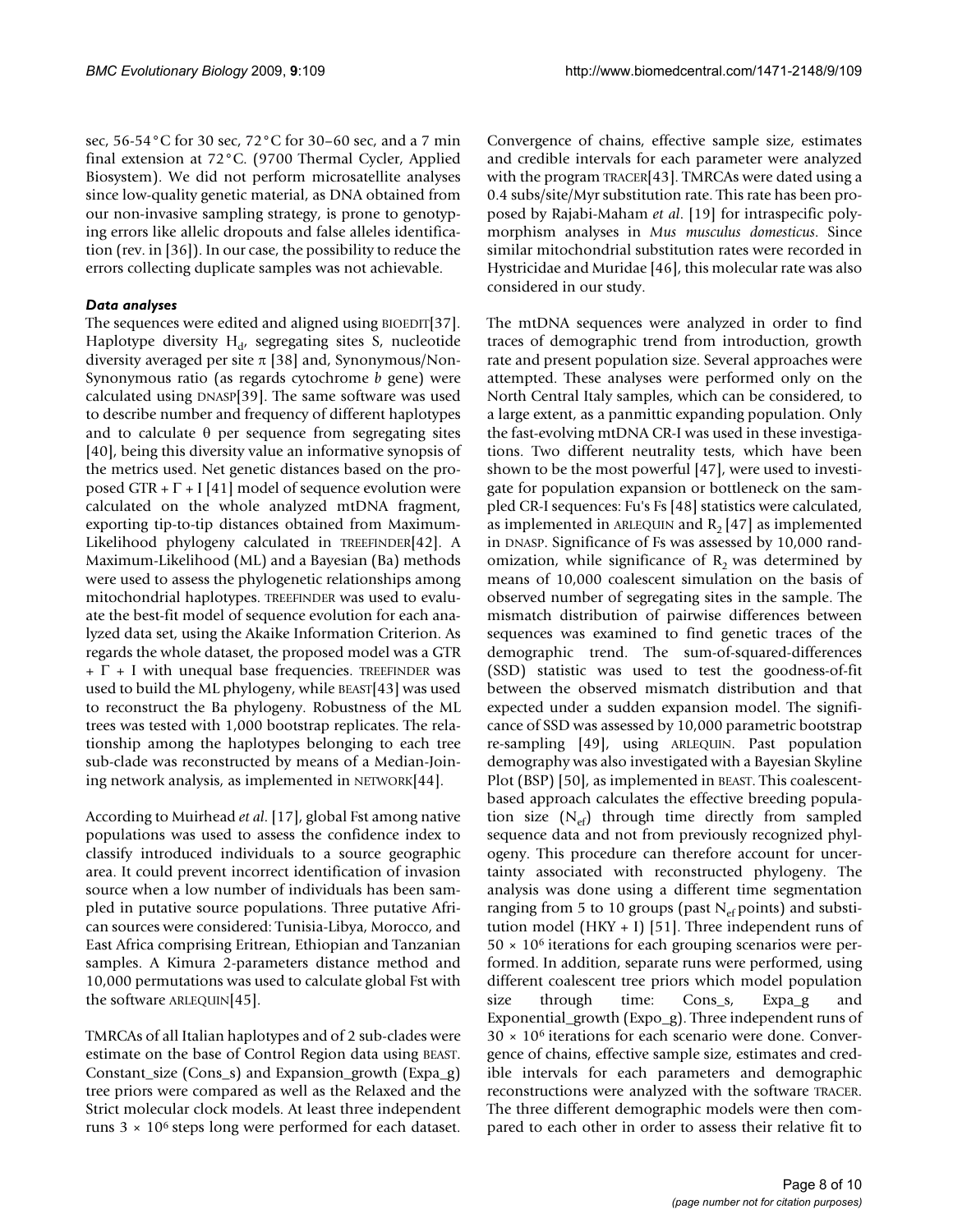| Gene       | <b>Primer</b>  | Sequence (5'-3')                | Ta °C | Ref.       |
|------------|----------------|---------------------------------|-------|------------|
| <b>CR</b>  | Hy-Forl        | CACCATCAGCACCCAAAG              | 56    | [34]       |
|            | Hy-For2        | AAACCAGCAACCCGACAG              | 56    | [34]       |
|            | Hy-For3        | AATTGTAGCTGGACTTATAAATC         | 56    | [34]       |
|            | Hy-For4        | <b>CCCCCGTAAATTTAATAGCTT</b>    | 56    | [34]       |
|            | Hy-Revl        | AAGCATTTTCAGTGCTTTRC            | 56    | [34]       |
|            | Hy-Rev2        | <b>GGGGGTTTGTCAATAGATTG</b>     | 56    | [34]       |
|            | Hy-Rev3        | <b>GTCCTTCAAGCATTAAAAGAAATC</b> | 56    | [34]       |
|            | Hy-Rev4        | AGAAGAGGGATCCCTGTC              | 56    | [34]       |
|            | Hy-For5        | AATGCAAGACCCCATAAGAC            | 56    | $[34]$     |
|            | Hy-Rev5        | GAGTGGGCGATTTTAAGTGT            | 56    | [34]       |
| <b>12S</b> | <b>12S-L82</b> | CATAGACACAGAGGTTTGGTCC          | 54    | $[35]$     |
|            | I2S-H293       | <b>GCACGAGATTTACCAAC</b>        | 54    | [35]       |
|            | 12S-H618       | <b>TATCGATTATAGAACAGGCTCC</b>   | 54    | [35]       |
| Cyt b      | Cyt01F         | <b>GAACTAATGACAAACATCCGAAAA</b> | 54    | This study |
|            | Cyt05F         | AACACGATTCTTTGCTTTCCA           | 54    | This study |
|            | Cyt06R         | TGGACTAGTACAAGGGCTGTGA          | 54    | This study |
|            | Cyt02R         | TTCTGGTTTAATATGGGGAGGA          | 54    | This study |

#### **Table 1: Sequences and references of primers used in this study.**

CR: Control Region; 12S: rRNA 12S; Cyt *b*: Cytochrome *b*; Ta: PCR annealing temperature.

the data. Comparisons were made under TRACER workspace evaluating the marginal likelihood ratio (marginal with respect to the tree prior) of pairs of models (Bayes Factor calculation). The best approximation to the marginal likelihood comparison was found calculating the Bayes Factor on the tree Likelihood trace [52,53].

#### **Authors' contributions**

ET carried out the molecular analyses, designed the study, performed the statistical analyses and wrote the manuscript. VS conceived and coordinated the study. All authors read and approved the final manuscript.

# **Additional material**

#### **Additional File 1**

*Summary molecular statistics. Summary statistics of geographic and phylogenetic groups of analyzed samples for Cytochrome* b*, Control Region, rRNA 12S and the whole mtDNA fragment (composite).* Click here for file [\[http://www.biomedcentral.com/content/supplementary/1471-](http://www.biomedcentral.com/content/supplementary/1471-2148-9-109-S1.xls)

2148-9-109-S1.xls]

### **Additional File 2**

*Sample details. Haplotype ID and locality of analyzed samples (gps point in decimal degrees).* Click here for file

[\[http://www.biomedcentral.com/content/supplementary/1471-](http://www.biomedcentral.com/content/supplementary/1471-2148-9-109-S2.xls) 2148-9-109-S2.xls]

#### **Acknowledgements**

This research was granted by Regione Lazio, Provincia di Roma and Osservatorio della Biodiversità del Lazio. Thanks to the kind collaboration of H. Azafzaf, R. Giannatelli, J. Shoshawi, G. Chiozzi, J.L. Ruiz, B. Massa, M.A. Bologna, G. Montinaro, M. Pitzalis, M. Di Cecco, M. Pellegrini, M. Visceglia, C. Bernardi, E. Aloisi Masella, A. Bonacci, U. Veken, C. Settanni, P. Parisi, A. Coluccini, E. Genovesi, F. Viviani, G. Speroni, N. Raffaelli, R. Vannucci, S. Elio, G. Cavalloni, G. Bertola, A. Coluccini, P. Politi, D'Amelia, Carotenuto, F. Scarfò, D'Amato, A. Romano, S. Marta, M. Di Rao, M. Lucarelli, M. Mattoccia, G. Gentile, Baragio, Marchionni, Schiavano, S. De Felici, A. Fabiani, A. Marroni, Todini, F. Franconi, M. Cancellieri, G. Riccarducci, S. Sanrocco, F. Terragni, A. El Sehhar, G. Tito, A. Campanaro, M. Di Domenico, G.C. Bozano, ARP Lazio and RomaNatura that have provided the biological material. We wish to thank A. Fabiani and M. Lo Ponte for the English language revision and G. Gentile and P. Gratton for their helpful comments.

#### **References**

- 1. Mooney HA, Hobbs RJ: *Invasive Species in a Changing World* Washington, D.C.: Island Press; 2000.
- 2. Lodge DM, Shrader-Frechette K: **Nonindigenous species: ecological explanation, environmental ethics, and public policy.** *Conserv Biol* 2003, **17:**31-37.
- 3. Allendorf FW, Lundquist LL: **Introduction: Population biology, evolution, and control of invasive species.** *Conserv Biol* 2003, **17:**24-30.
- 4. Shirley SM, Kark S: **[Amassing efforts against alien invasive spe](http://www.ncbi.nlm.nih.gov/entrez/query.fcgi?cmd=Retrieve&db=PubMed&dopt=Abstract&list_uids=16895444)[cies in Europe.](http://www.ncbi.nlm.nih.gov/entrez/query.fcgi?cmd=Retrieve&db=PubMed&dopt=Abstract&list_uids=16895444)** *PLoS Biol* 2006, **4(8):**e279. DOI: 10.1371/journal.pbio.0040279
- 5. Sakai AK, Allendorf FW, Holt JS, Lodge DM, Molofsky J, With KA, Baughman S, Cabin RJ, Cohen JE, Ellstrand NC, McCauley DE, O'Neil P, Parker IM, Thompson JN, Weller SG: **The population biology of invasive species.** *Annu Rev Ecol Syst* 2001, **32:**305-332.
- 6. Slade RW, Moritz C: **Phylogeography of** *Bufo marinus* **from its natural and introduced ranges.** *Proc R Soc Lond B Biol Sci* 1998, **265:**769-777.
- 7. Suarez AV, Tsutsui ND: **[The evolutionary consequences of bio](http://www.ncbi.nlm.nih.gov/entrez/query.fcgi?cmd=Retrieve&db=PubMed&dopt=Abstract&list_uids=18173507)[logical invasions.](http://www.ncbi.nlm.nih.gov/entrez/query.fcgi?cmd=Retrieve&db=PubMed&dopt=Abstract&list_uids=18173507)** *Mol Ecol* 2008, **17:**351-360.